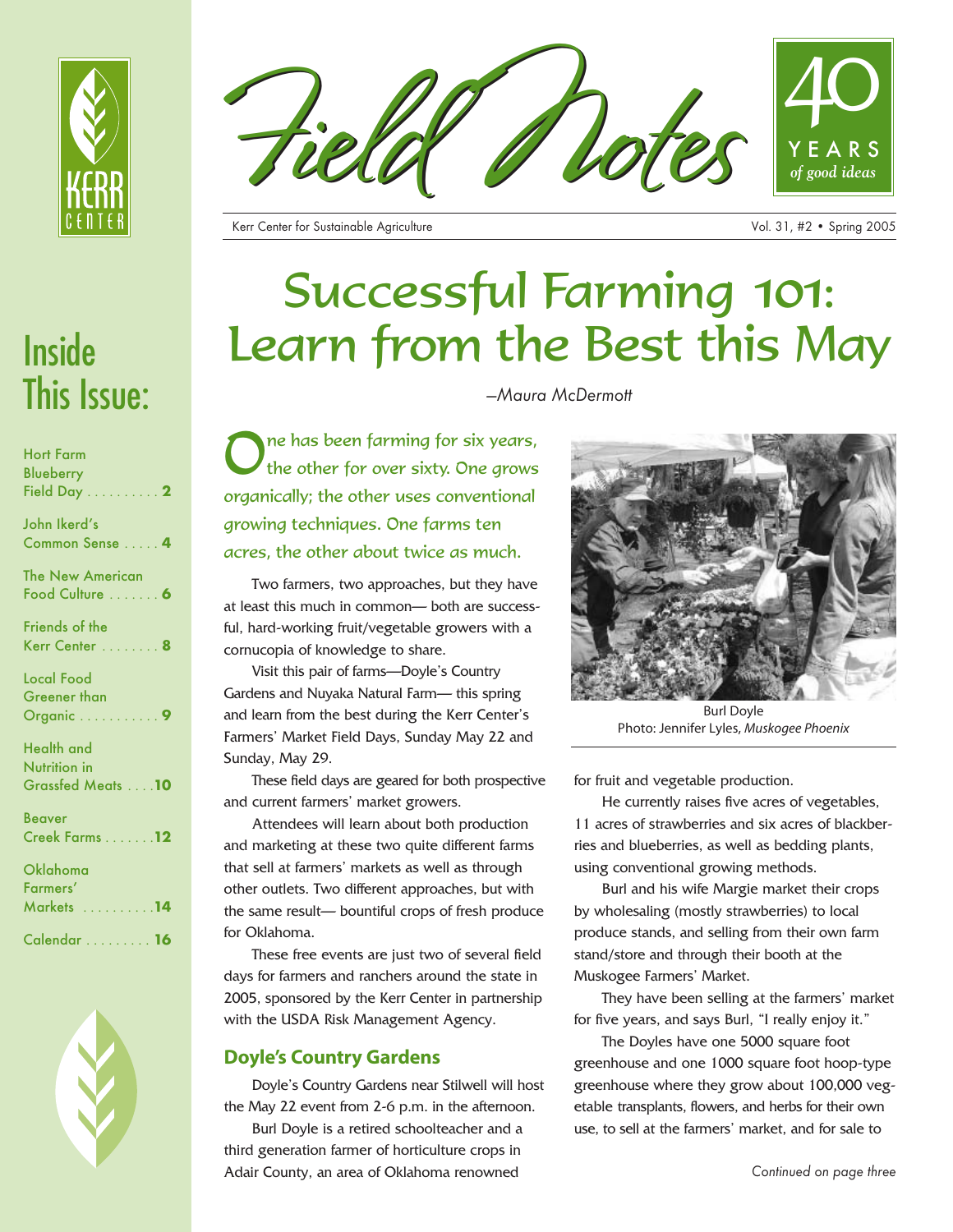*The Kerr Center for Sustainable Agriculture offers progressive leadership and educational programs to all those interested in making farming and ranching environmentally friendly, socially equitable, and economically viable over the long term.* 

The Kerr Center is a non-profit foundation located on 4,000 acres near the southeastern Oklahoma town of Poteau. It was established in 1985.

#### **For further information contact us at:**

**P.O. Box 588, Poteau, OK 74953 918/647-9123 phone, 918/647-8712 fax mailbox@kerrcenter.com www.kerrcenter.com**

**Overstreet-Kerr Historical Farm 918/966-3396 okhfarm@crosstel.net**

#### **PROGRAMS INCLUDE:**

- Oklahoma Producer Grants
- The Stewardship Farm
- Rural Development and Public Policy
- Communications/Education
- Overstreet-Kerr Historical Farm

#### **STAFF:**

James E. Horne, PhD., *President and CEO* Simon Billy, *Stewardship Ranch Technician* Jessica Castillo, *Office Coordinator* Barbara Chester, *Corporate Secretary* Jim Combs, *Development Manager, Overstreet-Kerr Historical Farm* Jeremy Henson, *Education Manager, Overstreet-Kerr Historical Farm* Maura McDermott, *Communications Director* Lena Moore, *Administrative Assistant* Mary Penick*, Research Assistant* Scott Phillips, *Stewardship Farm Technician* Anita Poole, *Assistant to the President/ Legal Counsel* David Redhage, *Natural Resources Economist* Liz Speake, *Communications Assistant* Doug Walton, *Community Foods Coordinator*

Alan Ware, *Director, Producer Grants Program/Stewardship Farm*

Ann Ware, *Business Manager*

*Field Notes* is published quarterly and is sent free to subscribers. Address correspondence to: Maura McDermott, editor.

Copyright 2005 by the Kerr Center for Sustainable Agriculture. Newsletter articles may be reprinted if credit is given and a copy is sent to the newsletter editor.

## Swimming in Berries: A Field Day in June

L earn how to grow delectable blueberries (and eat a few too!) on Saturday, June 11, from 9:00-3:30 at the Kerr Center's Horticulture Field Day.

The Kerr Center's current blueberry trial project began in 1998, but project director Alan Ware (aka "Blueberry King") has been growing the delicious fruits for twenty years.

This year's field day will be held at two locations— in the morning at Lavon Williams' 50-acre farm and in the afternoon at the Kerr Center Hort Farm.

This will allow participants to see Williams' new plantings, as well as see the Kerr Center's mature orchard.

Williams is a first year blueberry and blackberry grower. He will share his experiences with starting a new farm planning, layout, plant and site selection, planting and first year weed control.

Williams has increased his knowledge of blueberry production in a short time through educational opportunities just like the one he is hosting.

Field Day participants will see several highbush, rabbiteye, and southern highbush blueberry varieties in his first planting.

The highbush varieties include *Blueray* and *Chandler*. His only rabbiteye is *Tifblue*. The southern highbush varieties include *O'Neil, Duke, Legacy,* and *Ozark Blue*.

Williams also grows blackberries and those will be available for tasting and for purchase. Lavon grows *Brazos, Brinson, Womack, Rosbrough, Kiowa,* and *Chickasaw*.

The second part of the day will take



place at the Kerr Center Horticulture Farm. Three varieties are being evaluated at the Kerr Center's farm: *Ozarkblue, Summit,* and *Blueray*.

Kerr Center staff will cover yield data, weed control, irrigation, and fertility management for a mature orchard.

Picnic tables will be available for participants to bring lunch.

The Kerr Center will serve blueberry cobbler and ice cream for dessert. Blueberries will be available for purchase after the field day.

The field day is free and will be held rain or shine. No pre-registration is required. So, bring your lunch and join us for a blueberry-filled day!

Directions: Register at the Horticulture Farm beginning at 9 a.m. **(Group will gather at the Hort Farm and leave for Williams' farm at 9:30.)**

The Horticulture Farm is located on highway 271 five miles southwest of Poteau/highway 59 junction or two miles north of Wister on Hwy 271. Watch for Field day signs.

*This event is supported by the USDA Risk Management Agency.*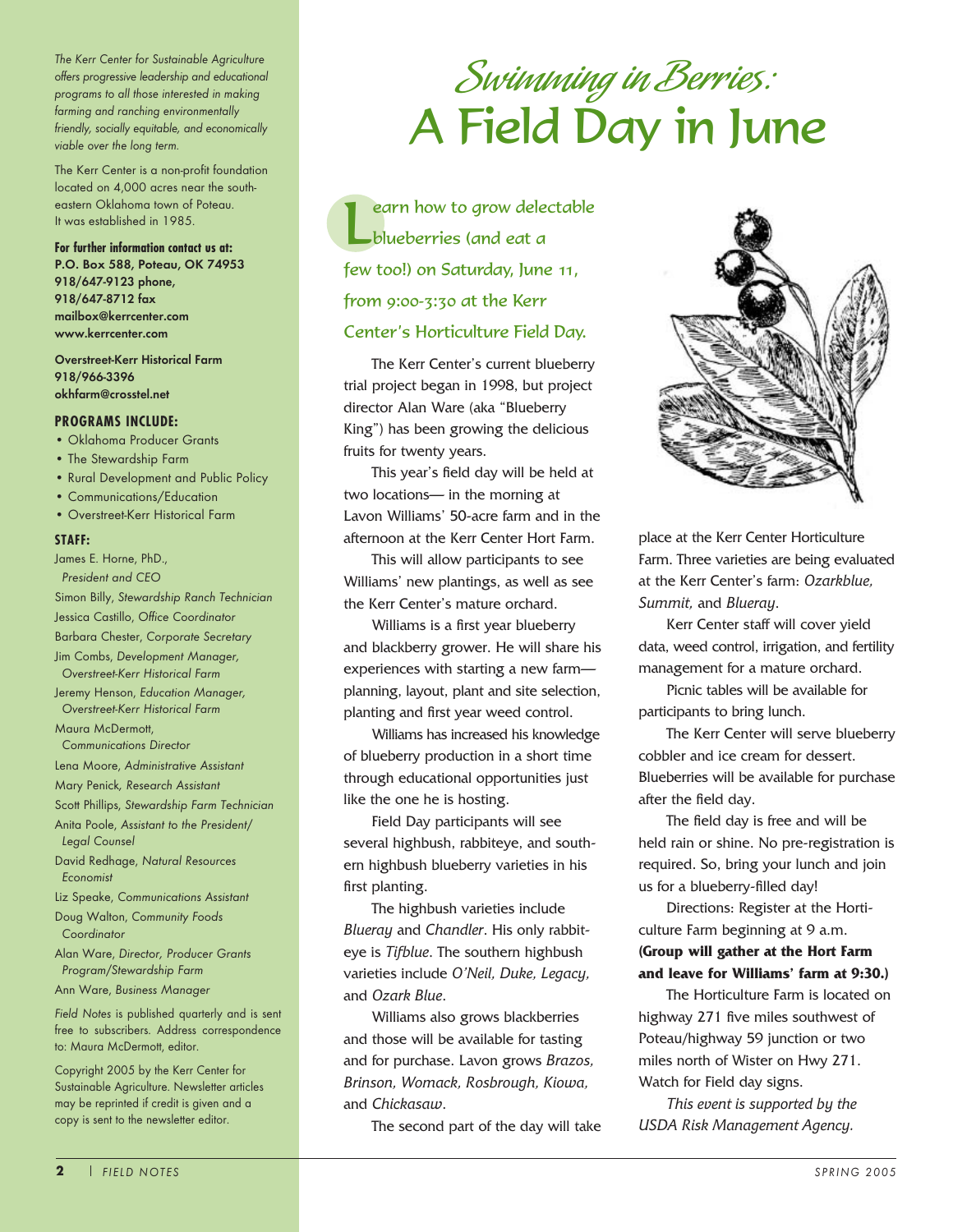*Continued from page one...*

other growers.

Field Day attendees will be given a tour of the farm, and Doyle says he will encourage everyone to ask plenty of questions. Participants will also learn how to select equipment for small to mid-sized operations, as well as learn about planting for a continuous harvest and diversifying a farm with nursery production.

Doyle, whose family has grown as much as 120 acres of strawberries, will also share the secrets of successfully growing the legendary and delicious Stilwell strawberry.



#### **Nuyaka Natural Farms**

In their sixth year of organic vegetable farming, James and Jennifer Cooper live and work on 80 acres southwest of Tulsa. They will host the second farm market field day on Sunday, May 29, from 2-6.

Cultivating approximately eight acres of veggies and two acres of cut flowers, they start every plant from seed. The Coopers use organic growing methods and are applying for certification this year.

They offer almost thirty different vegetables, fruits and herbs—everything from salad mix to melons to tomatoes— to customers from May through October.

"It's a lot of labor and a lot of love," says Cooper, "but I couldn't see

> Special events like the Muskogee Farmers' market annual salsa tasting contest, help bring in crowds

myself doing anything else."

Their main sales outlets are the Tulsa-Cherry St. Farmers Market, a 50-member CSA and three Tulsa-area restaurants. They have a new 30 by 96 foot hoop house/ cold frame for fall/winter CSA production.

At the field day, James will demonstrate bed-shaping, transplanting and cultivating (as conditions allow) and talk about row-crops such as green beans, Endamame soybeans and purple hull peas for fresh market sales.

Other topics to be discussed: drip irrigation from ponds, using a 10' x 15' "cool room" or "high cooler," and for those just starting out financing the farm.

#### **Come On Out**

Field day organizers are hoping that people will go to both field days in order to get a more complete picture of what is possible on a small to mid-sized produce farm.

"I hope we can interest a few young people to get into horticulture," says Burl Doyle. "So many kids think you have to have a million dollars to do it." but he disputes that. "You can start on a shoe string and build up."

For more information on the field days, contact the Kerr Center at 918.647.9123. For more information on the Cooper's CSA visit www.kerrcenter.com or call 918.752.0628.

You can buy fresh produce from Burl Doyle at the Muskogee Farmers' Market on Saturdays through October at 801 W. Okmulgee (behind the library) or at his on-farm store, Mon.-Sat. from 10-4.





#### **Directions to Nuyaka Natural Farm**

Take state hwy. 16 to Edna Rd (193rd) – approx. 8 miles west of downtown Beggs or approx. 4.5 miles east of Slick. Go south on Edna Rd. 5 miles to end. Turn east (left) and follow road one mile to the curve. Farm is on the right, approx. 1/4 mile past curve.

#### **Directions to Doyle's Country Gardens**

The farm is located on state hwy. 59, three miles north of Stilwell. Look for a big curve in the road and "Doyle's Country Gardens" painted on the end of a metal building. Coming from the south, the farm is on the left side of the road.



USDA Risk Management Agency *This institution is an equal-opportunity provider.*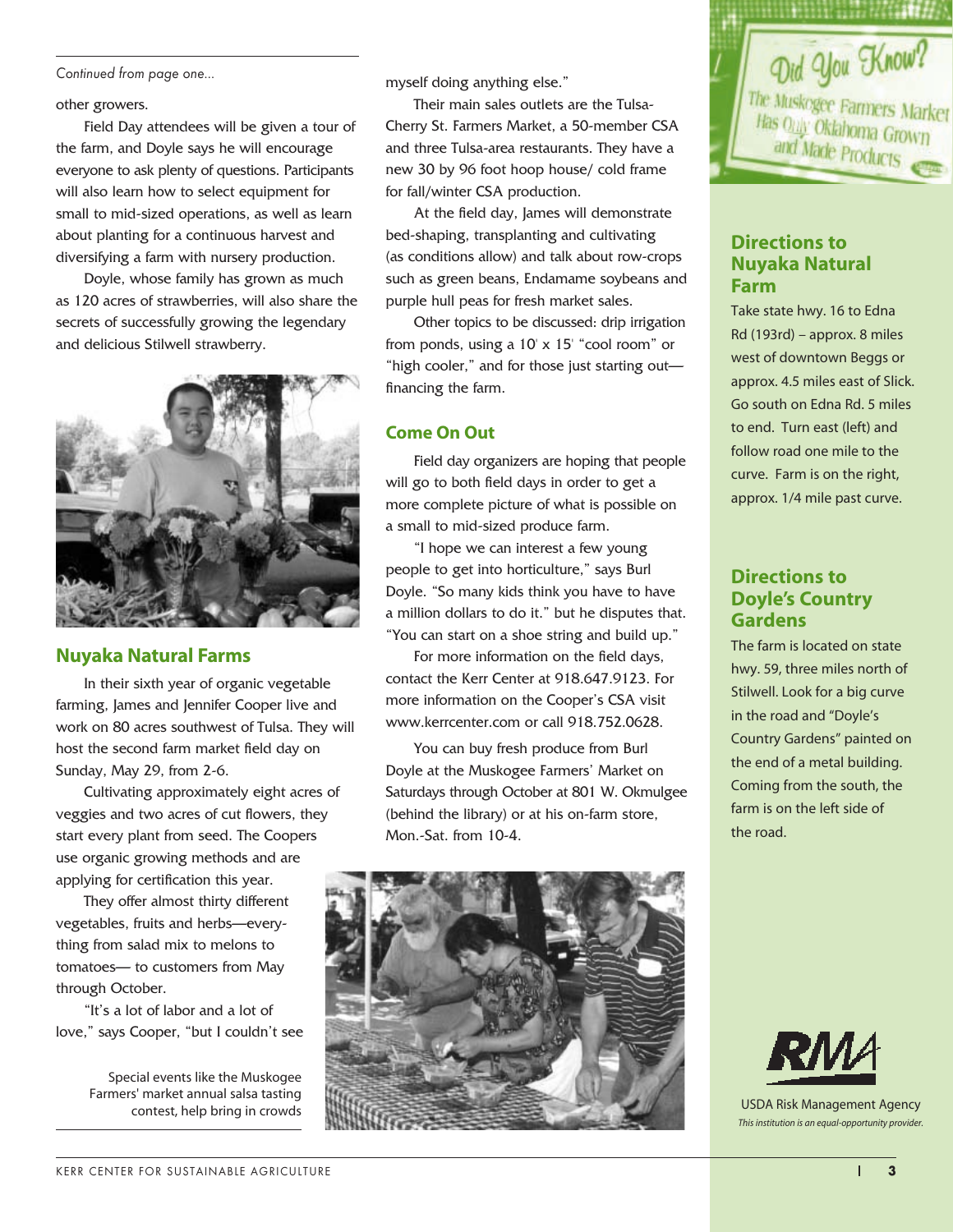# JOHN IKERD'S Common Sense

*—Maura McDermott*

On paper, John Ikerd is a highly successful man: he has a BA, a MA, and a PhD in Agricultural<br>Economics; he worked for Wilson Foods in two cities; he was a professor at several universities, including Oklahoma State and the University of Georgia; and finally, was named Professor Emeritus of Agricultural Economics at the University of Missouri.

But he would tell you that for many years now he has not measured his success by titles conferred or grants received. Ikerd is a man with a mission: to talk to people about a new vision for society, a vision based on what he calls "common sense."

Ikerd's common sense is not conventional wisdom, not something learned, but, as he puts it, "something we know instinctively, intuitively—an innate sense of truth and fallacy, right and wrong, good and bad, that comes to somewhere within us, from somewhere beyond us." It is something we all share in common.

This kind of common sense compels us, he says, to care for others and to care about nature. Applying this common sense to agriculture, the natural environment, and society, will help bring about a better world.

These days Ikerd's sense of accomplishment is tied to how well he can convey to others his positive vision for the future. He is spending much of his retirement speaking to people across the country that he believes are becoming more and more receptive to his message.

He also has been writing. He has 129 short papers on his website. Each paper sets forth its argument with clarity and conviction. They are easy to read and infectious in their optimism.



John Ikerd (left) has had a long association with the Kerr Center, and served as a trustee for the last three years. In December Kerr Center president Jim Horne presented him with a plaque for his service. Another outgoing trustee, Dan Nagengast, was also honored.

Subjects run the gamut from the philosophical to the practical.

He also has completed two books. One of these, *Sustainable Capitalism: A Matter of Common Sense*, is forthcoming in August from Kumarian Press (see sidebar).

His other book, his magnus opus, *The Case for Common Sense: The New Economic, Ecological and Social Revolution,* is online at his website.

In *The Case for Common Sense*, Ikerd tells the story of his own transformation—from a conservative, bottom-line, free market economist to an advocate for an "economics of sustainability."

> He weaves together the personal and the professional, revealing how his addiction to work and control, and lack of balance and harmony in his life, contributed to the destruction of his health and marriage.

He makes the case that his personal experience is emblematic of the narrow "industrial mindset" pervasive in American society (and in conventional agriculture) that he says "values money and efficiency above personal relationships and the natural environment."

Ikerd's social conscience began to awaken when he was head of Extension Agricultural Economics at the University of Georgia in the mid to late 1980s. "We were not developing ag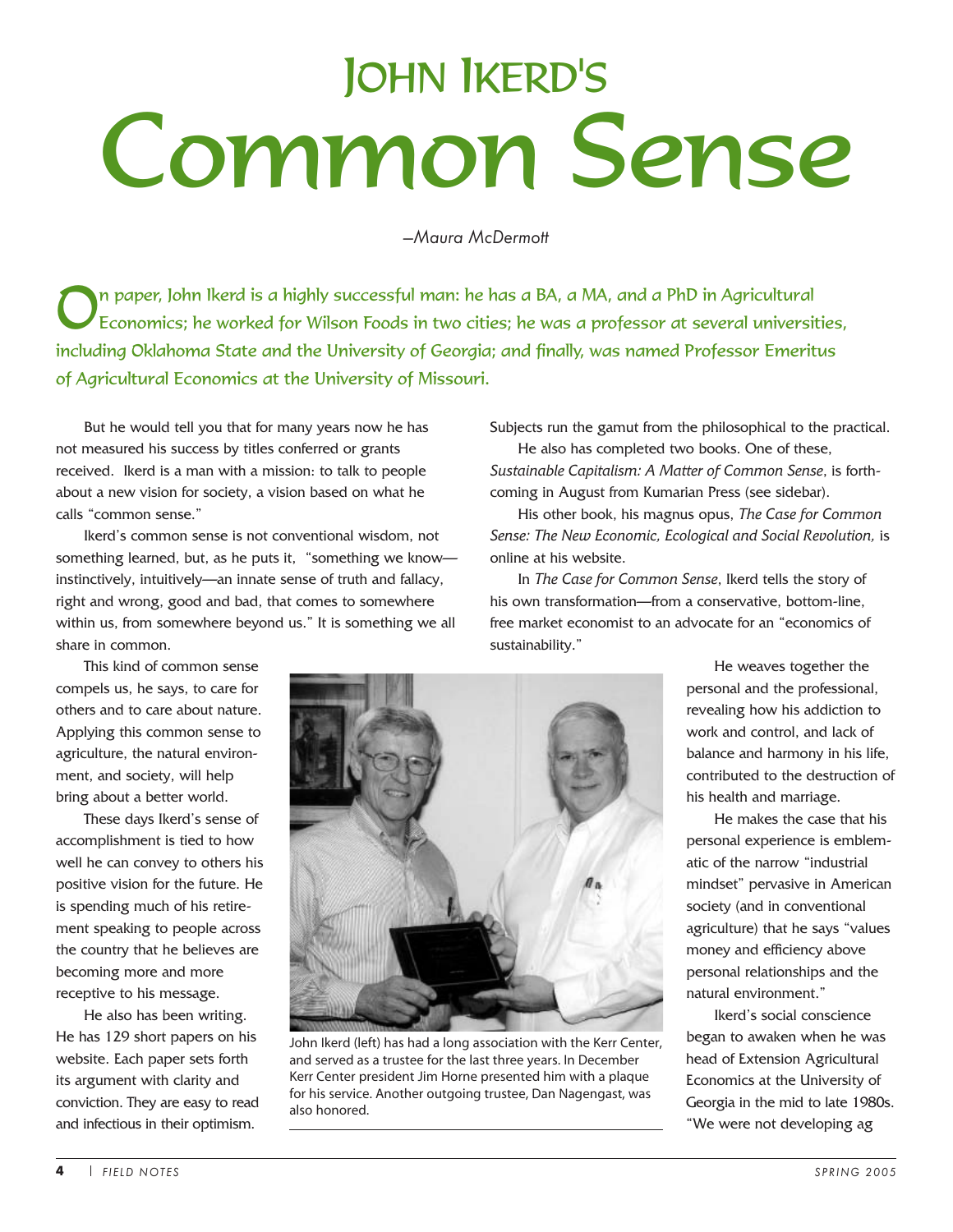programs that would do the most for the public good," he recalls.

He came to this realization as he worked all day long, face to face with farm families, helping them with budgets.

"It hit me that what we had been teaching wasn't working and wasn't going to work for many farmers," he asserts.

Focusing on the short term, he says, and a narrow bottom line forced farms to get bigger and bigger. The result: "We had to face a large number of farmers going out of business."

"This was not what I had set out to do," he says. "My priority was to help people succeed. Furthermore, we were not helping farmers develop a land stewardship ethic, protect water quality or maintain rural communities.

"We were making agriculture more efficient, but we weren't helping people."

Ikerd began to be interested in an agriculture that "would enhance the overall quality of life of people." This led him directly to the sustainable agriculture movement.

He returned to the University of Missouri, where he had been educated, to work with the Sustainable Agriculture Research and Education (SARE) program and to coordinate the university's sustainable agriculture Extension programs.

From this experience he came to believe that Extension programs need to "embrace a greater diversity of thought," than they have in the past.

He says Extension should return to its roots as a people organization with a focus on families and talk about "a legitimate land ethic," whereby ecological concerns are integrated with economics.

What does he see down the road? He sees a new "vertical coalition" forming between family/sustainable farms, independent food processors and retailers, consumers, and those concerned about health and nutrition.

He counsels those impatient for change to remember that change happens one person at a time. As he discovered, "change has to



John Ikerd is greeted by Kerr Center founder Kay Kerr Adair at the *Future Farms 2000* conference.

come first in a person's mind— a person has to say, 'I want to do something different and give it my best.' "

Success, he says, will then depend upon "an individual's creativity and imagination."

By that common sense measure, John Ikerd can truly be considered a success.



"If capitalism is to be sustainable, social and ethical values must be reintegrated into economics, thus... ensuring that society truly benefits from economic development, both within and across generations."

So argues John Ikerd in his upcoming book *Sustainable Capitalism: A Matter of Common Sense*. For more information contact Kumarian Press, www.kpbooks.com.

John Ikerd's online papers are organized under nine headings:

- Sustaining People through Agriculture
- Small Farms
- The New American Farm
- Sustainable **Agriculture**
- The Future of Farming in America
- Farming and the Environment
- Sustainable **Community** Development
- The Economics of **Sustainability**
- The Industrialization of Agriculture

Eight papers are available in Spanish. www.ssu.missouri.edu/faculty/ jikerd/

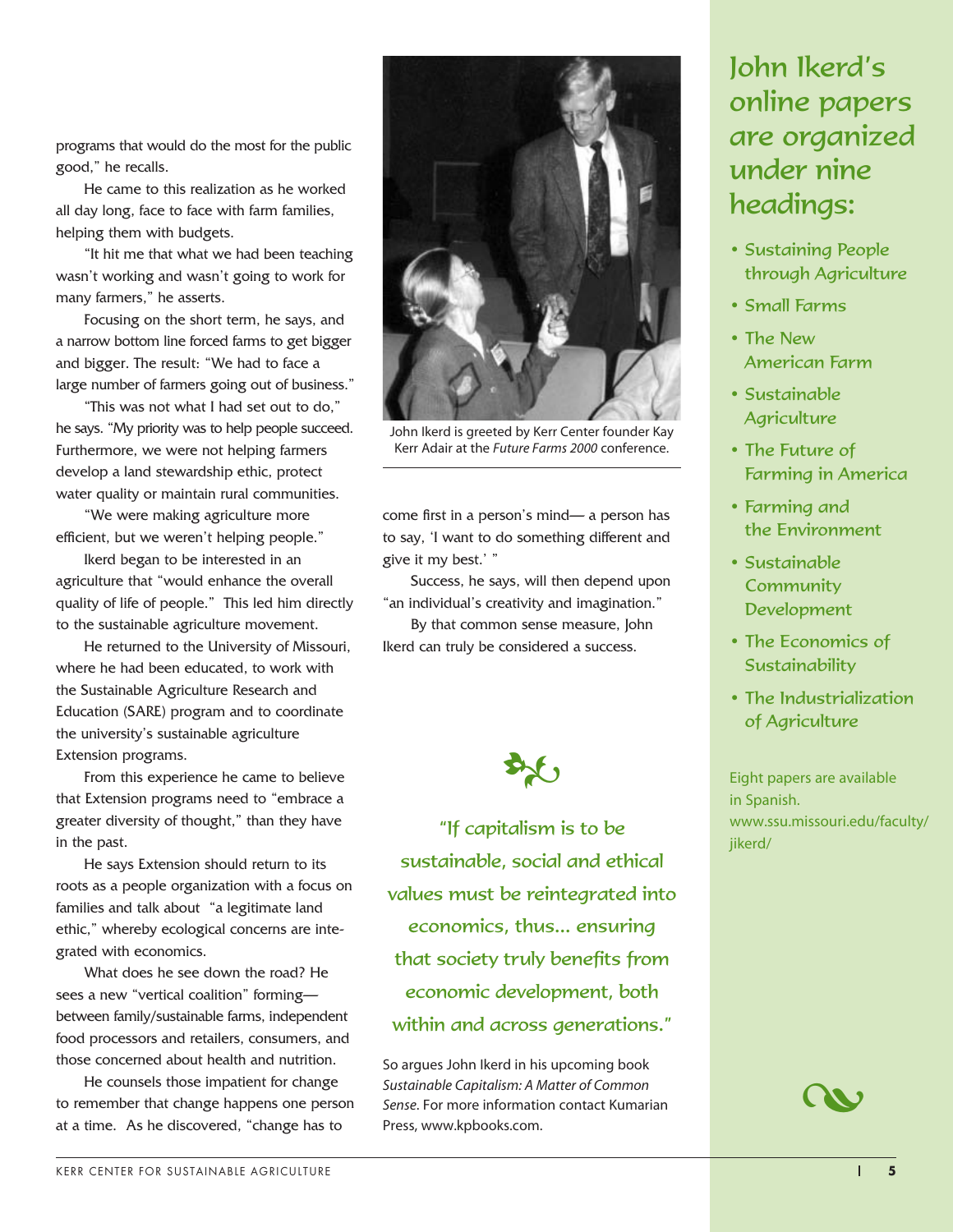## The New American Food Culture

*—John Ikerd, Professor Emeritus of Agricultural Economics, University of Missouri*

...the new food ethic cannot be defined simply as an aversion to agricultural chemicals or genetic engineering. The new American food ethic reflects a desire to build relationships with farmers, and through farmers, with the earth.

"Eating is a moral act," as my friend Brother David Andrews, a fellow promoter of sustainable agriculture, is fond of saying. Although we may not give it much thought, what we choose to eat is a reflection of our basic values and beliefs.

Eating makes a social statement – we eat with our family and our friends. Eating makes a political statement – what we eat affects what other people will and won't have to eat. Eating makes a moral statement – what we eat affects how the earth is treated, and thus, reflects our personal ethics. Whether we think about it or not, eating is a reflection of character.

For the most part, Americans want their food to be quick, convenient, and cheap – regardless of whether they buy it at a supermarket or a local fast-food franchise. Americans like things that are fast and easy, requiring minimal personal or economic sacrifice.

Americans also value "looking good" and choose foods that "look good." Some are even willing to spend a lot of money for food that makes them "look good" – as when they eat in expensive restaurants. The characteristics of America's dominant food culture are cost, convenience, and appearance.

However, a new American food ethic is emerging to challenge these dominant values. The rapid growth in demand for organic foods, averaging more than 20 percent per year for more than a decade, is but one among several indicators of a new food ethic.

Organic foods were neither cheaper nor more attractive than conventional food, nor were they more convenient to acquire. The early organic consumers were more likely to be labeled "counter-cultural" than as "trend setters." Those who chose organic foods obviously were expressing a different food ethic.

Farmers markets, community supported agriculture organizations (CSAs), and other means of

direct food marketing have experienced growth rates similar to those for organic foods.

So, the new food ethic cannot be defined simply as an aversion to agricultural chemicals or genetic engineering. The new American food ethic reflects a desire to build relationships with farmers, and through farmers, with the earth.

Certainly, some organic consumers are concerned mainly, if not exclusively, with their own physical well-being. But, many others buy organic foods because the philosophical roots of organics are in stewardship and community, in caring for the earth and its people. Most who buy food at farmers markets, CSAs, etc., seek out farmers who share this new and different American food ethic, regardless of whether their products are certified as organic.

The new food culture might seem insignificant, if we look only at sales of "alternative food products" – including, organic, natural, pesticide free, hormone and antibiotic free, free range, grass-fed, etc. Sales of such products probably amount to less than one percent of total food sales – not including foods labeled natural, light, healthy, etc., that are no different in substance from conventional foods.

But, a growing number of Americans are expressing doubts and outright dissatisfaction with the current American food system. And, their dissatisfaction is not with cost, convenience, or appearance. They simply don't trust the corporate food manufacturers and distributors, or the government, to ensure the safety and nutritional value of their food. And they certainly don't trust the corporations or government to promote stewardship of land and or the wellbeing of ordinary people.

These Americans are searching for foods that will reflect a different set of ethical values – not just in the food itself, but also in how their food is produced and who benefits and suffers as a consequence of its production.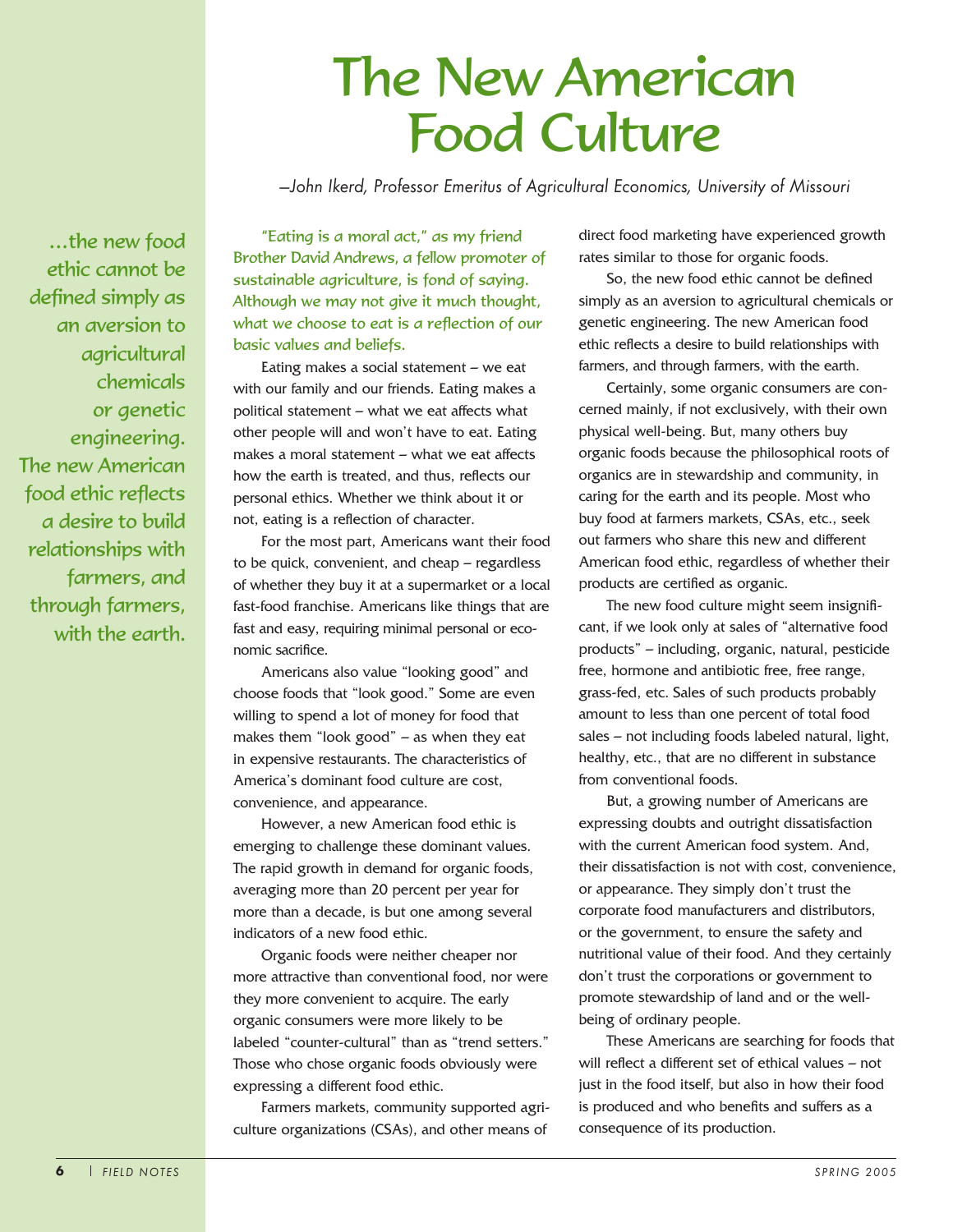This new food culture is but one dimension of a whole new American culture. In their new book, *The Cultural Creatives*, Paul Ray and Sherry Anderson provide compelling evidence that some fifty million Americans are now leading the way in creating this new American culture.

The authors identify three distinct groups within American society, based on some 100,000 responses to surveys concerning basic values and lifestyles, supplemented by numerous focus groups and personal interviews.

One group, identified as the "cultural creatives," is growing rapidly, and while although still a minority, already makes up roughly one-quarter of the American adult population.

The dominant group, the "moderns," makes up about half of American society. However, only about half of this group is firmly committed to the dominant American culture of materialistic, economic self-interest. About a quarter of those in the "moderns" group are too busy trying to get ahead or to make ends meet to think about what they believe. Those in the remaining quarter actually feel alienated by modern society, it isn't working for them, but they go along because they don't see a viable alternative.

The final group, the "traditionalists," makes up about a quarter of the adult population. The authors describe the traditionalists as wanting the world to be "like it used to be but never was."

The "core moderns," although no larger in number than the "cultural creatives," tend to define American culture because they are disproportionately in positions of economic and political power.

The values of the "moderns" are reflected in our apparent national obsession with material success – making money, getting ahead, looking good, and living an affluent lifestyle. The "moderns" care about family, community, and have some concern for the natural environment, but they care far more about their



John Ikerd was interviewed by Ron Hayes for the Oklahoma Agrinet in 2000.

individual material success.

In contrast, the "traditionalists" have strong religious beliefs and hold traditional family values, but they are less concerned about the natural environment than either of the other groups.

The "cultural creatives" are distinguished from the other two by their strong beliefs in the value of personal relationships, within families, communities, and society as a whole, and by their concern for the integrity and sustainability of the natural environment.

### The sustainable agriculture movement is a small but critical part of the much larger movement that is creating a new American culture.

They are associated with various movements, including social justice, environmental protection, civil rights, gender rights, and sustainable development. They are less materialistic than either of the other groups and tend to be more spiritual – in the sense of believing in something higher, beyond self.

The values and lifestyles of the "cultural creatives" are completely consistent with the principles of "sustainable development" and "sustainable agriculture." They believe that quality of life results from equitably meeting the needs of the present while leaving equal or better opportunities for the future.

The sustainability movement arose from a growing realization that economic development alone does not increase overall quality of life, but instead, often leads to its degradation. To be sustainable over time, development activities must be ecologically sound, economically viable, and socially responsible. But equally important, balance and harmony among the ecological, economic, and social dimensions of life must result in a higher quality of life.

Thankfully, the ranks of the "cultural creatives" include thousands of new American farmers. These "cultural creating" farmers may call themselves organic, biodynamic, alternative, holistic, natural, ecological, practical, or nothing at all; however, they all fit under the "conceptual umbrella" of sustainable agriculture.

The sustainable agriculture movement is a small but critical part of the much larger movement that is creating a new American culture.

The sustainable agriculture movement emerged in response to growing concerns about the sustainability of our corporate-controlled, industrial food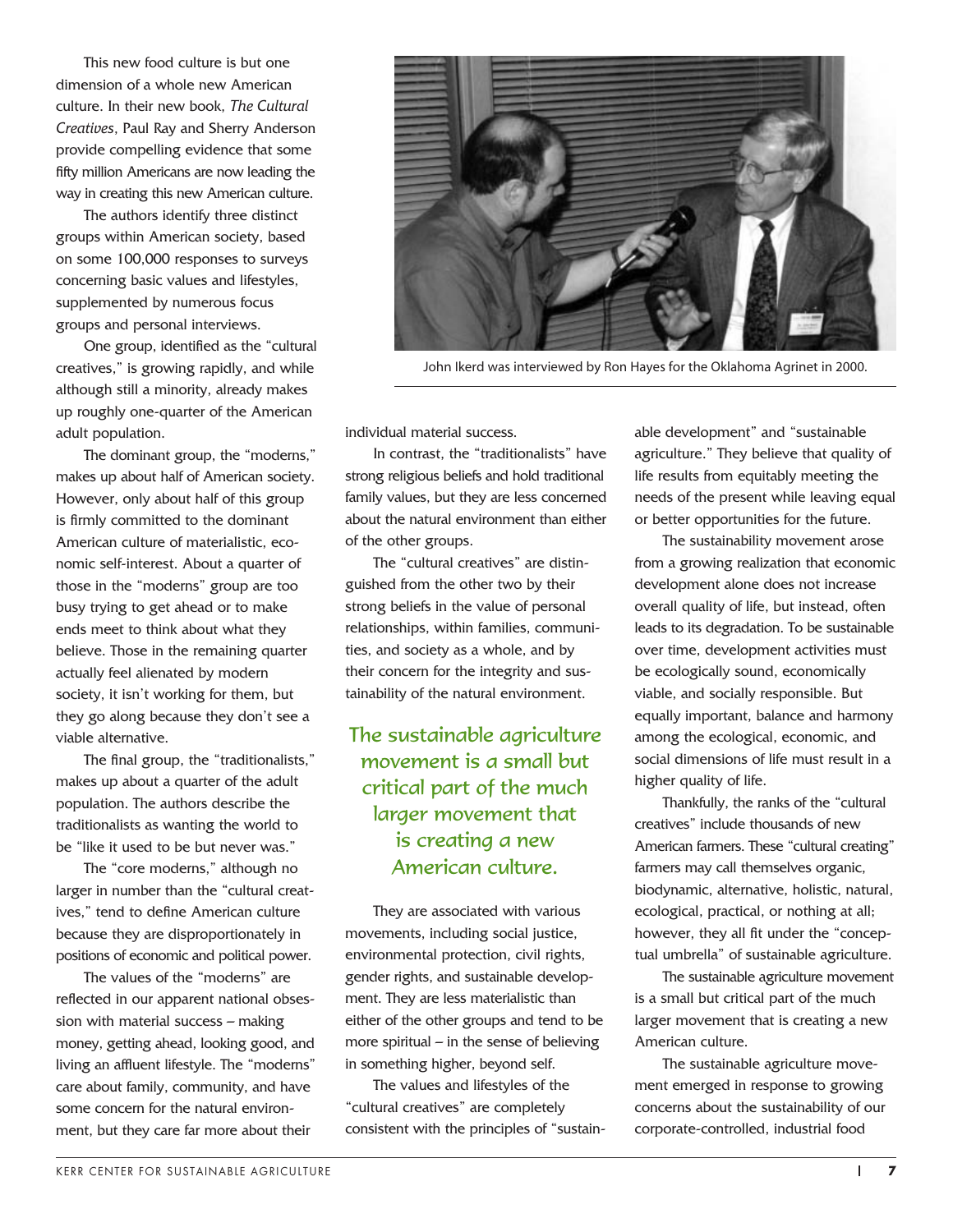system. Independent food processors, distributors, and marketers now face the same kinds of challenges, and thus, have the same kinds of opportunities as independent family farmers.

Independent food marketers cannot expect to compete with the giant "global food chain clusters" of today – they have too little market power. If there is to be a future for independent food processors, distributors, or marketers, they must join with sustainable farmers, working and living by a new code of ethics to meet the needs of the new American culture.

*The Hartman Report* – a respected survey of United States households – identified two consumer groups, the "true naturals" and "new green mainstream," which already make up about twenty-eight percent of the population, as prime markets for sustainably produced foods. These groups are very similar in attitudes and magnitude to Ray and Anderson's "cultural creatives."

Organizations such as the Chefs

Collaborative, made up of chefs from up-scale restaurants throughout the country, are helping to create this new culture. Their organizational principles include: "Sound food choices emphasizing locally grown, seasonally fresh, and whole or minimally processed ingredients." Their other principles are very much in harmony with the development and support of an ecologically sound and socially responsible food system.

The Slow Food movement is a worldwide organization of "food eaters." It is committed to promoting the diversity of local and regional quality food, produced and marketed in ways that guarantees farmers a fair price and protects the environment and the natural landscape.

Those in the Slow Food movement have a clear understanding of the industrial food system and they realize that a return to local and regional food systems will be necessary for ecological and social sustainability. Slow Food is not an elitist gourmet movement, but instead, encourages "good, honest food at reasonable prices" and its appreciation and enjoyment to the fullest by all.

The "cultural creatives" didn't exist forty years ago and perhaps accounted for five to ten percent of Americans a decade ago; today they account for a quarter or more of the total population, and they are still growing. Farmers today are serving less than five percent of this "new American food market." Slowly but surely, a new American food system is being developed by a coalition of sustainable farmers, marketers, and like-minded eaters. Together, these farmers, marketers, and citizen eaters are creating the new American food culture.

### References:

*The Hartman Report: 1999*. Food and the Environment – A Consumer's Perspective. www.hartman-group.com/ Food3.html.

Ray, Paul and Sherry Anderson. 2000. *The Cultural Creatives*. Three Rivers Press. New York, NY.

## Become a Friend of the Kerr Center

For the past 100 years Oklahoma has offered farmers and ranchers a rich land on which to grow an abundance of food—everything from prize beef to waving wheat.

For the past 40 years the Kerr Center has served the state's farmers and ranchers, providing them with innovative ideas to help them succeed in the marketplace and preserve the rich natural resource base upon which a sustainable agriculture depends.

With your help and support, the Kerr Center will be planting seeds of positive change for years to come.

#### Thank you for your generosity. Your gift is tax deductible.

Please send your check and this form to: Kerr Center for Sustainable Agriculture P.O. Box 588, Poteau, OK 74953

I/We want to support the programs of the Kerr Center for Sustainable Agriculture at the following level (check enclosed):

| $\Box$ TILLER     | \$20-\$34   |
|-------------------|-------------|
| $\Box$ SOWER      | \$35-\$49   |
| <b>CULTIVATOR</b> | \$50-\$199  |
| <b>HARVESTOR</b>  | \$200-\$999 |
| STEWARD*          | \$1000 or m |

| )* | \$1000 or more |
|----|----------------|
|    |                |

\*(receive a gift of *The Next Green Revolution: Essential Steps to a Healthy,Sustainable Agriculture*)

| Name: <u>Name: Name: Name: Name: Name: Name: Name: Name: Name: Name: Name: Name: Name: Name: Name: Name: Name: Name: Name: Name: Name: Name: Name: Name: Name: Name: Name: Name: Name: Name: Name: Name: Name: Name: Name: Name:</u> |
|--------------------------------------------------------------------------------------------------------------------------------------------------------------------------------------------------------------------------------------|
|                                                                                                                                                                                                                                      |
|                                                                                                                                                                                                                                      |
|                                                                                                                                                                                                                                      |
| Email Address: North and Second Communication of the Communication of the Communication of the Communication of the Communication of the Communication of the Communication of the Communication of the Communication of the C       |
| Make credit card donations at kerrcenter.com                                                                                                                                                                                         |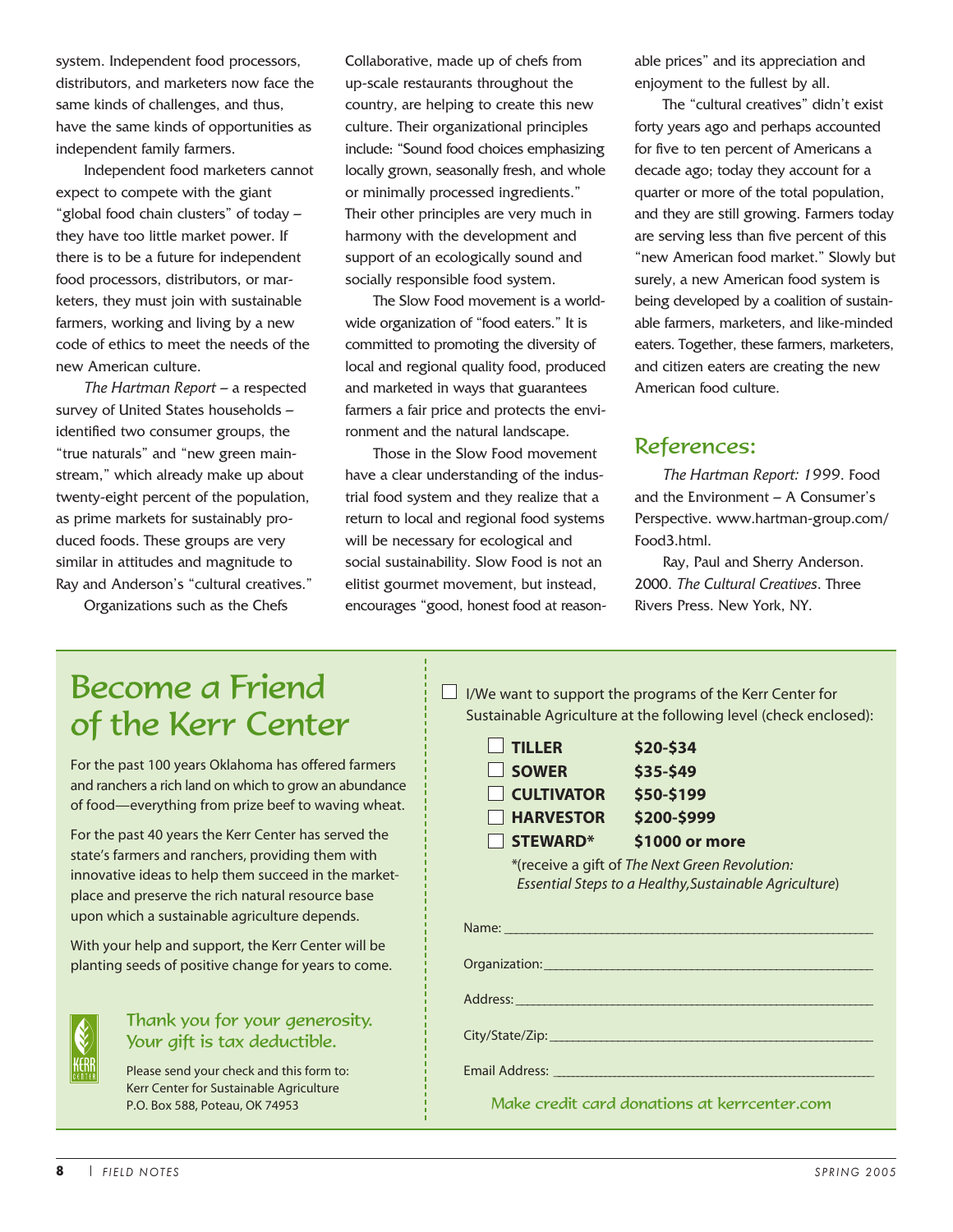## Local Food 'Greener than Organic'

L ocal food is usually more "green" than organic food, according to a report published in the journal *Food Policy.*

The authors say organic farming is also valuable, but people can help the environment even more by buying food from within a 20km (12-mile) radius. They calculate that moving food long distances can cause more harm than non-organic farming methods.

Furthermore, "road miles" account for proportionately more environmental damage than "air miles," they claim.

Therefore, the researchers' message to consumers is this: it is not good enough to buy food from within the UK - it is better if it comes from within your area, too.

However, they admit that consumers are prevented from "doing the right thing" because of inadequate labeling.

"The most political act we do on a daily basis is to eat, as our actions affect farms, landscapes and food businesses," said co-author Professor Jules Pretty, from the University of Essex, UK.

"Food miles are more significant than we previously thought, and much now needs to be done to encourage local production and consumption of food."

### Clean-up costs

Professor Pretty and his colleague Tim Lang, from City University, UK, painstakingly estimated the environmental price tag on each stage of the food production process.

That price might reflect, for example, the clean-up costs following pollution, or the loss of profits caused by erosion damage.

"The price of food is disguising externalised costs - damage to the environment, damage to climate, damage to infrastructure and the cost of transporting food on roads," Professor Lang told the BBC News website.

The authors calculated that if all foods were sourced from within 20km of where they were consumed, environmental and congestion costs would fall from more than £2.3bn to under £230m an "environmental saving" of £2.1bn annually.



They pointed out that organic methods can also make an important contribution. If all farms in the UK were to turn organic, then the country would save £1.1bn of environmental costs each year.

Consumers can save a further £100m in environmental costs, the authors claim, if they cycle, walk or catch the bus to the shops rather than drive.

Each week, the average person clocks up 93p worth of environmental costs, the report concludes.

These costs should be addressed by the government, companies and consumers, the authors believe.

## Sophisticated policy

"It is going to need some sophisticated policy solutions," Professor Pretty said. "You could say we should internalise those costs in prices, so that it affects people's behavior. That might be economically efficient but it lacks on the social justice side because it will affect rich people much less."

Instead, the authors are advocating a softer approach. Consumers should make ethical choices about the food that they buy, and supermarkets should be open with customers about where their food is coming from.

> At the moment, as every UK consumer will know, it is impossible to tell whether your carrot has come from Devon or Scotland.

"In the short term, our paper adds to consumer frustration," Professor Lang concedes. "The problem is we don't get the information. Food labels don't tell you the sort of information you really need to know if you want to do the right thing by the environment."

Since supermarkets do know exactly where their food is coming from, Professor Lang believes they have a duty to inform their customers.

Eventually, the authors hope, the food production infrastructure within Britain will be transformed.

"We think farming methods will change - farming will undergo a rebirth, if you like," said Professor Lang.

"A big city like London could be provided with a lot more seasonal vegetables from local farms - because at the moment, the shape of the supply chain is all wrong from the point of view of food, environment and public health."

Story from BBC NEWS:

http://news.bbc.co.uk/go/pr/fr/-/2/hi/ science/nature/4312591.stm Published: 2005/03/02 © BBC MMV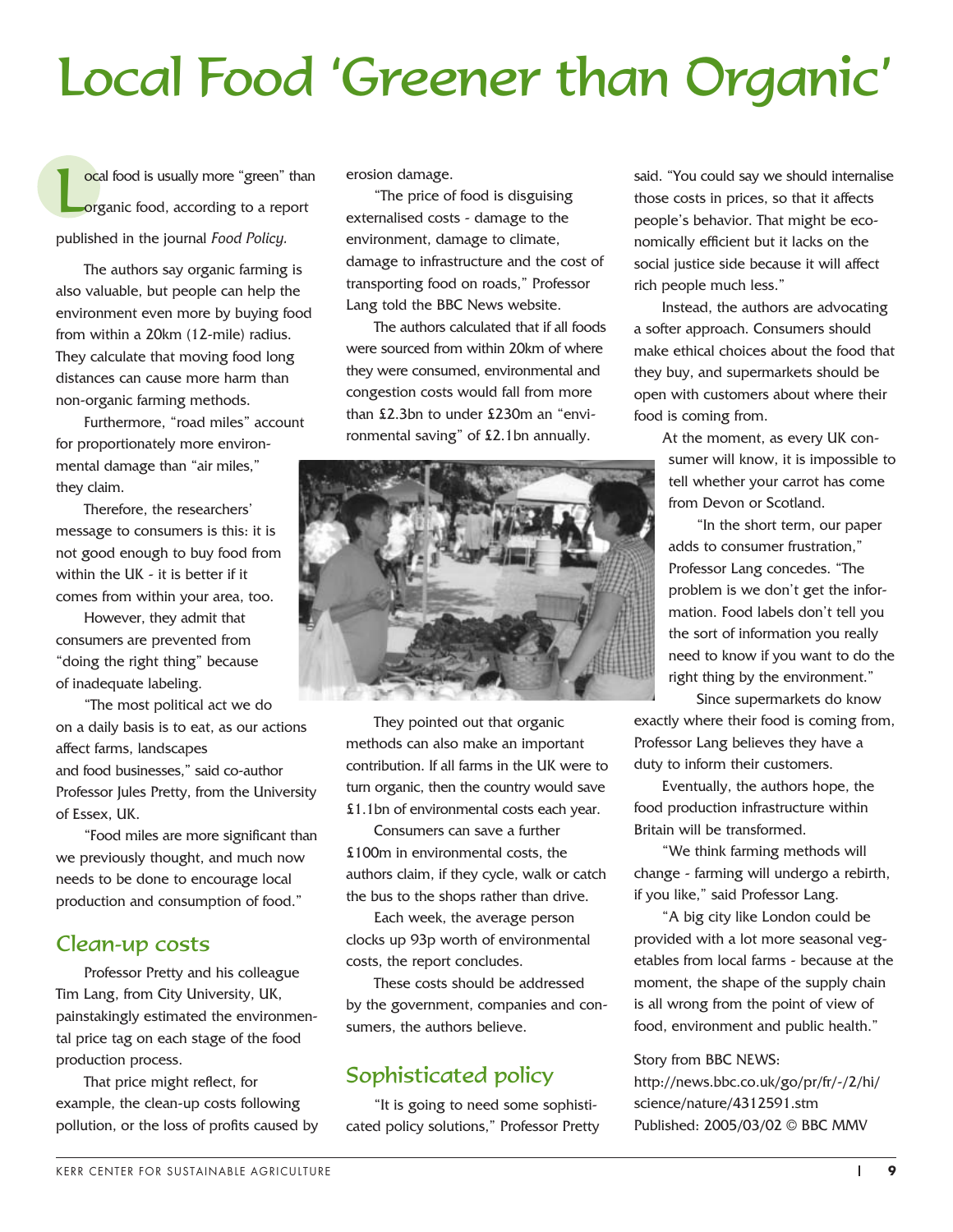

## *From Beta-carotene to Omega-3s:* The ABCs of Health and Nutrition in Grassfed Meats

*—Wylie Harris*

When talk turns to community food security,<br>foods from grassfed livestock come up early and often. Many consumers search out grassfed products to help keep their local ecologies and economies healthy.

But most are interested for the sake of their own personal health as well, and they face a bewildering variety of conflicting claims about the health effects of meat, dairy, and eggs from grassfed livestock.

Much of the confusion stems from differences in the desired standard of proof. For some people, it's enough to know that foods from grassfed livestock contain higher levels of substances associated in some general way with increased health.

Others want to see such beneficial health effects scientifically demonstrated in animals whose biology is similar to that of people – which is why laboratory rats can find jobs. Still others withhold belief until medical research documents those effects in human beings.

The state of scientific knowledge about the health benefits of grassfed food products is more advanced for some claims than others. For instance, there is now widespread agreement that the meat from just about any ruminant will be leaner if the animal was raised on grass. Grassfed beef's lower fat content alone is enough to make devoted customers of many health-conscious eaters (a 4 oz. typical serving: 7-10 grams saturated fat, compared to 14-16 grams for corn-fed). At the same time, though, a growing aversion to fat has pushed others away from meat of any kind.

Ironically, a growing body of scientific evidence suggests that grass-fed meat not only has less fat overall; it also has more of the kinds of fat that have, or may have, beneficial health effects.

long carbon chain Omega 3 Fatty Acid double bond methyl end R-C-C=C-C-C-H H HHH

From Maryland Sea Grant School Online News

#### Omega-3s

The most solidly documented of those effects are those associated with omega-3s. "Omega-3" is shorthand for "omega-3 fatty acid," meaning that the molecule is unsaturated, with a double bond at the third carbon atom from the omega end.

Both omega-3 and omega-6 fatty acids occur naturally in human diets, with the omega-6 form predominating.

The relative amount of omega-3 fatty acids in beef is higher in pasture finished animals than in those fed grain only.

A relatively high intake of omega-3 relative to omega-6 fatty acids increases HDL (the so-called "good" cholesterol) and reduces blood cholesterol levels, as well as reducing the incidence of cardiovascular disorders such as heart arrhythmia and atherosclerosis (hardening of the arteries).

Increasing the amount of omega-3 relative to omega-6 fatty acids in rats' diets has also been shown to inhibit the formation of breast cancers.

Omega-3s are also important building blocks of brain tissue, and a higher dietary intake of them has been linked to decreased risk for a variety of mental illnesses ranging from depression to Alzheimer's.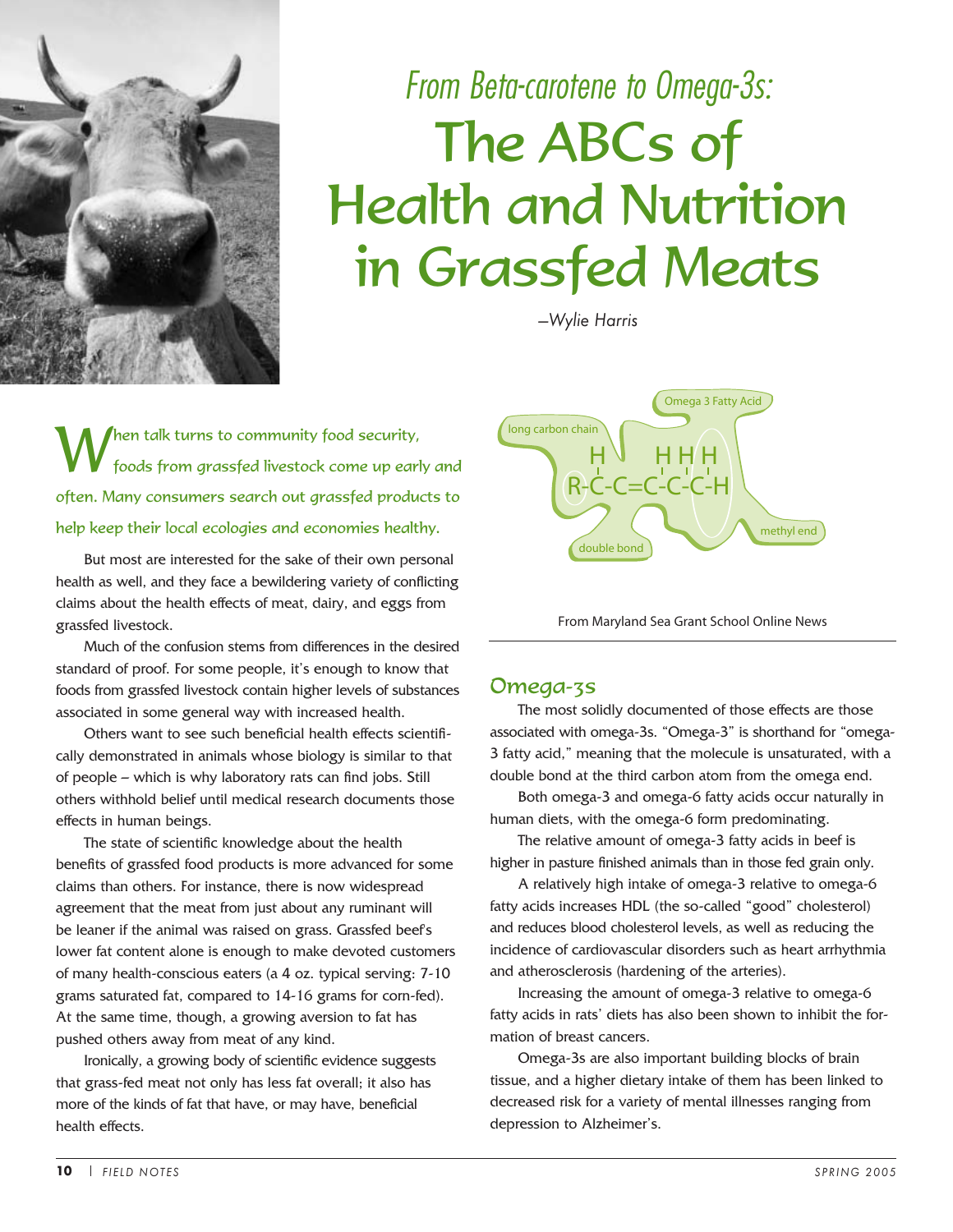

## Conjugated Linoleic Acid (CLA)

Linoleic acid, another kind of unsaturated fatty acid, occurs naturally in beef and dairy products. It's one of two essential fatty acids – those necessary for human metabolism, but not produced by the human body itself.

During digestion, bacteria in the rumen rearrange the two double bonds in the linoleic acid molecule, putting them on adjacent carbon atoms to form what's known as "conjugated linoleic acid," or CLA.

The bacteria responsible for CLA formation thrive in relatively less acidic conditions. But a diet of grain makes the rumen more acidic, reducing the abundance of these bacteria, and thus the amount of CLAs produced in the animal's digestive process.

Pasture-finished cattle can have 2 to 6 times more CLAs in their meat, and five times as much in their milk than those fed silage and/or grain. CLAs are resistant to processing and cooking, as well as the human digestive process, so that the more CLA-rich foods you eat, the more CLAs you'll have in your body.

Once in your body, linoleic acid and CLAs have strikingly different effects for two molecules whose chemical structures are so similar. Linoleic acid has been associated with increased risks of obesity, diabetes, and tumor growth.

CLAs, on the other hand, have been shown to decrease all of these risks in laboratory animals. Moreover, CLAs also lower the likelihood of atherosclerosis (hardening of the arteries), thereby



in Nature, Virginia Wesleyan College http://facultystaff.vwc.edu/~jeaster/ courseinfo/312/312Nature2002.html

lessening the risk of heart disease. These effects are thought to be due to CLAs' anti-inflammatory and anti-oxidant actions.

CLAs also inhibited the growth of human cancer cells in laboratory cultures in one study, while another showed that women eating diets of grass-fed meat and dairy foods had a 60% lower risk of breast cancer than those eating the grain-fed equivalents.

Among natural anti-cancer agents, CLAs are unusual for a couple of reasons: they come from animal-derived foods rather than plant-derived, and the amount eaten in a normal dietary intake of those foods constitutes an effective dose.

### Vitamins

Healthier fats aren't the only nutritional cards that grassfed foods can play. They also have elevated levels of other

health-promoting substances – sort of like a vitamin capsule in a steak.

Beef from pasture-finished cattle has been found to contain three times more vitamin E than the meat from cattle fed a conventional grain ration.

The characteristic yellow color of fat from grassfed meat comes from the fact that it contains more beta-carotene than meat from grain-fed animals.

Beta-carotene, a precursor of Vitamin A, is also what gives carrots their orange color (and their reputation for preserving eyesight).

The feedlot system grew out of pressure to produce large amounts of meat as quickly as possible. Ironically, that system's success at generating huge quantities of beef, dairy, and eggs has robbed those products of some essential nutrients.

For example, one researcher estimates that over the past 50 years, the switch to feedlot based livestock production, combined with declining per capita meat consumption, has decreased the amount of CLA in North American diets by two-thirds.

As the evidence increasingly shows, certain essential nutrients– and the health benefits that accompany them  $-$  can be restored to livestock-based food products simply by putting the livestock back where they started: on grass.

**Additional websites** with information on nutritional aspects of grassfed livestock

- $\blacksquare$  www.usu.edu/trdhiman/homepage.html
- www.wisc.edu/fri/clarefs.htm
- www.eatwild.com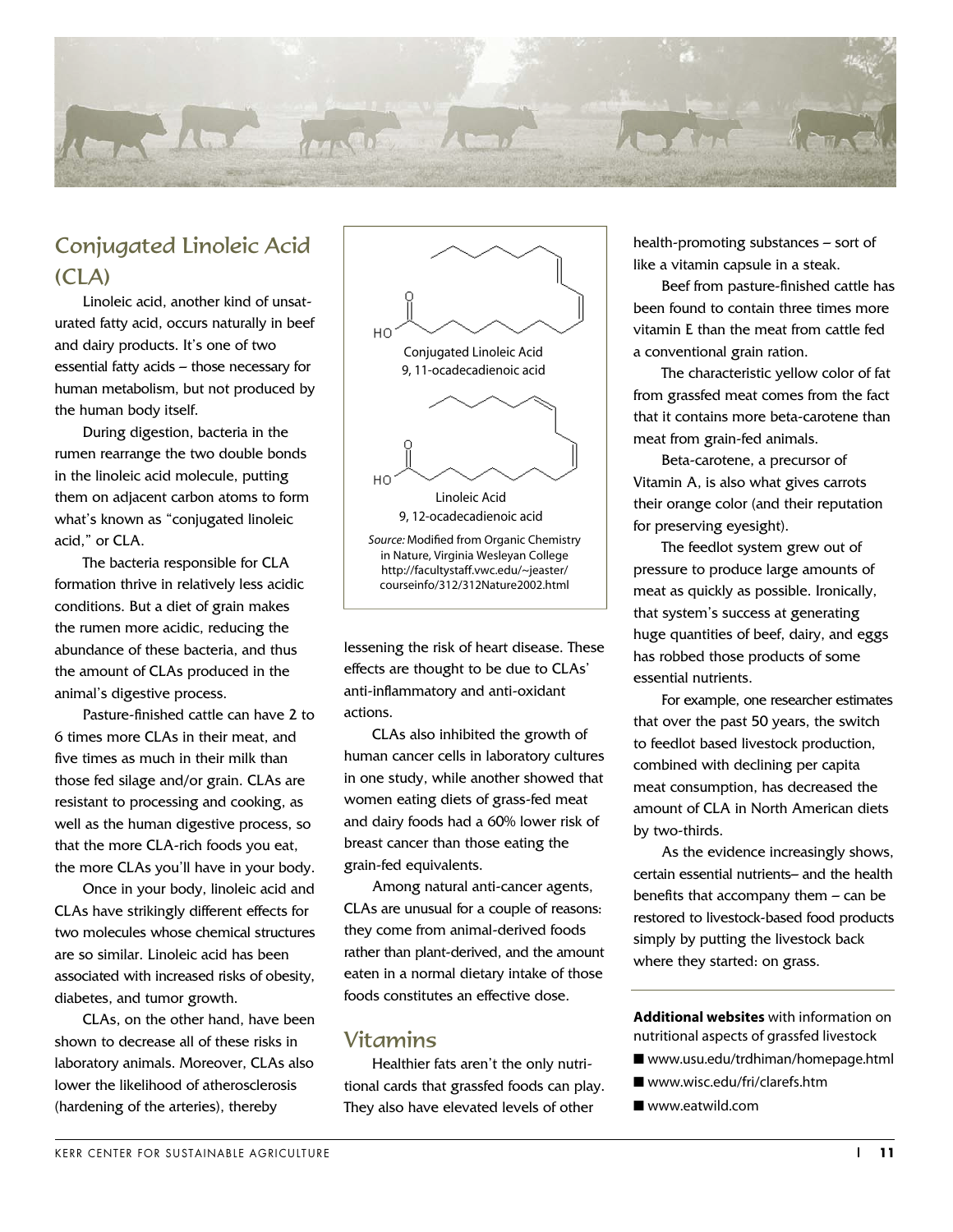## *Green Grass and Murray Greys:* Beaver Creek Farms' Direct



*—Wylie Harris*

t's a gray March day on Beaver Creek Farms outside Lawton – blustery, cold, threatening rain – and the cattle,<br>I a breed called Murray Grey, are colored to blend in. But ranch owner-operators Carole Brown and Tom Gunn see,  $\mathbf t$ 's a gray March day on Beaver Creek Farms outside Lawton – blustery, cold, threatening rain – and the cattle, in the green grass everywhere underfoot, the color of the stuff they'll use to measure another successful season of direct-marketing their grassfed Oklahoma beef.

"The market doesn't really affect the price we're getting for our beef," says Gunn. "Cattle prices are high now. Our premium is still higher, but not as much. But a year from now, the direct marketing price will still be high – the other prices, maybe not."

Although – or perhaps because – their eyes never stray far from the bottom line, Brown and Gunn use an approach that considers the health of all parts of the system: soil, water, plants, animals – and customers.

"A lot of the people who buy our beef buy it for the health reasons of grassfed," says Gunn. "We get a lot of interest through grassfed, and a lot through antibiotic- and hormone-free."

Not long after they entered the cattle business in 1994-5, Gunn says, "We realized we'd get a better premium by going a different route. We compared the price we were getting for cattle and then the price of steak in the grocery store. There was no relationship."

Gunn and Brown eased into the direct marketing game a few animals at a time. According to Brown, it took three to four years to build up a stable customer base.

Early on, she says, "We gave away a lot of free one-pound packs of hamburger, because that's the easiest thing for people to tell the difference between ours and what they get in the store."

The marketing efforts paid off. "We've never had a complaint about the beef," says Brown. Today, if you want to buy Beaver Creek's grassfed beef, there's a place on the waiting list for you.

Even so, says Brown, "We try not to take anything to the

butcher unless it's already sold."

Beaver Creek takes a small deposit in July and August – "just a commitment," as Brown puts it  $-$  for an animal that will be slaughtered the following January. "We'd sell a lot more than we do," she allows, "but people don't realize that they have to plan ahead."

Over the years, Beaver Creek's customers have adjusted to that planning process. Brown and Gunn have shifted to meet their clients' needs, too  $-$  for example, by moving their sale date closer to the time of year when people are getting tax refunds.

Brown and Gunn have tried several different processors over the years, finally settling on a small USDA inspected plant 60 miles away.

"We've found that it's worth the drive," says Gunn, citing the importance for direct marketers of locating a capable, trustworthy processor.

Beaver Creek's customers are usually local, from Oklahoma City and Norman, with some from Tulsa. When their orders are ready, they pick them up at the processor themselves.

Selling by the quarter or the half, Beaver Creek needs no permits beyond the inspection sticker from the processing plant. Says Gunn, "If you can sell it local, why bother to ship?"

Like its marketing strategy, Beaver Creek's signature breed is the result of a gradual conversion sparked by an early realization.

Brown and Gunn began with Limousin bulls in a mixed herd of cattle. Their interest in Murray Greys, an Australian breed currently celebrating its hundredth year of existence, grew out of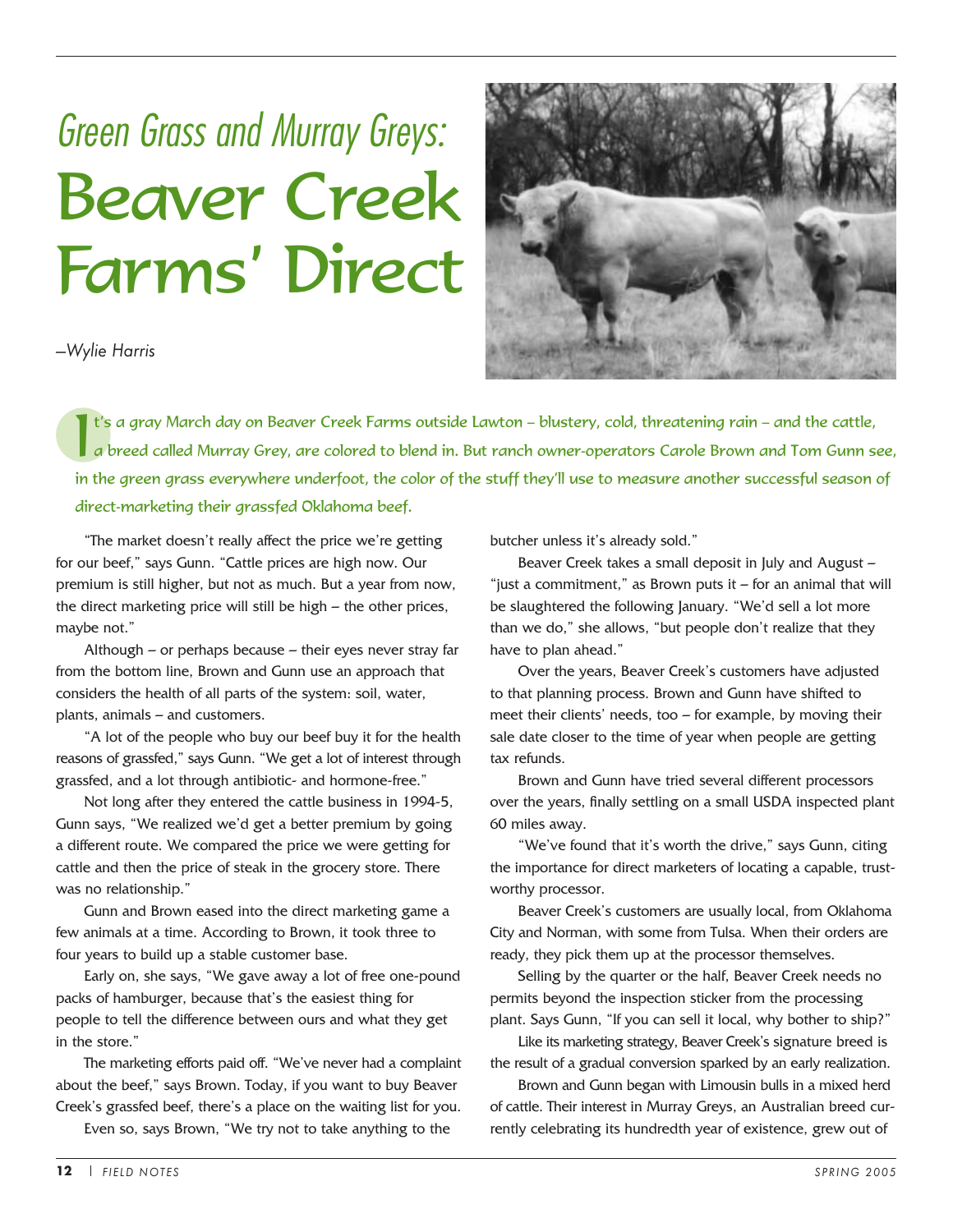an article the two saw in the *Stockman-Grassfarmer* magazine.

The article described Murray Greys as gentle, beefy, suited to all climates, with small, lively calves – and polled. "We really hated any kind of dehorning," Gunn says.

He and Brown visited a herd of Murray Greys in Kansas, and, "We found it all to be true."

"There are studies on different breeds and how they do finishing out on grass," says Gunn. "Murray Greys do extremely well."

So well, in fact, that the organizers of *GrazeFest Alabama* invited Beaver Creek to bring its animals for a display of different breeds at an event in Alabama last fall. The interest they drew helps explain why sales of breeding bulls make up a fast-growing share of Beaver Creek's income.

"The number one criterion for bulls is tenderness—" Gunn says— "not how many pounds a day they're going to gain."

They have tail hair or semen tested for genetic markers of tenderness, with many of their bulls registering perfect scores.

That's not to say that gain isn't important, or that Beaver Creek hasn't worked out its grass feeding routine to address it. Their calves gain 2.5 to 3 pounds a day on cool season grasses, Gunn says, while they shoot for 1 to 1.5 pounds a day during the summer.

How do they sustain that rate of gain on forage? "We're not intensive grazing," says Gunn. "We don't move 'em every day. That's why we don't overstock, and there's always forage for them to go to. It takes more land to do it like we're doing. But we can't feed them corn  $-$  that's just not the way we do things."



Carole Brown shows off one of her Murray Greys

Beaver Creek's forage isn't the only aspect of production that's pampered. "Cattle have feelings. They really do," Gunn explains. "We don't use hotshots, or run 'em with dogs or four-wheelers. We try to keep their stress as low as possible."

Nor do Brown and Gunn overlook the "feelings" of soil and water. In 1998, Beaver Creek received an Oklahoma Producer Grant from the Kerr Center, which they used to plant buffer strips around, and fence livestock out of, a perpetually muddy pond draining several hundred acres of continuously cultivated land. As a result, over the years, the water in the pond has cleared up.

Even with such a successful record, Brown and Gunn are slow to claim credit. "We only have ten years' experience," says Gunn. "What we don't know is amazing." Still, it's plain that they've found a niche in more than just the marketing sense when he says, "We will never give up the beef business."

- **Beaver Creek Farms' Website** www.murraygrey.com
- **Murray Grey International Association Website** www.murraygrey.org/

To find other Oklahoma producers raising grass-fed/ finished beef go to:

- **www.kerrcenter.com/ofp** and check out *The Oklahoma Food Connection: A Directory of Agricultural Producer, Crops, and Institutional Buyers*
- **www.eatwild.com** and click on Oklahoma.
- **O** Oklahoma Food **Cooperative:** www.oklahomafood.coop.org
- Check with your **county Extension agent** for producers in your area





**If** you are interested in producing and marketing grass-fed beef, you probably have many questions and are wondering where you can find some answers. Try the Washington State University website, http://csanr.wsu.edu/AgEnvironment/ grassFedBeef.htm to find resources that will help you answer most of your questions. Also you can contact them by phone: 253.445.4626 or by mail: CSANR, Washington State University, 7612 Pioneer Way, Puyallup, WA 98371-4998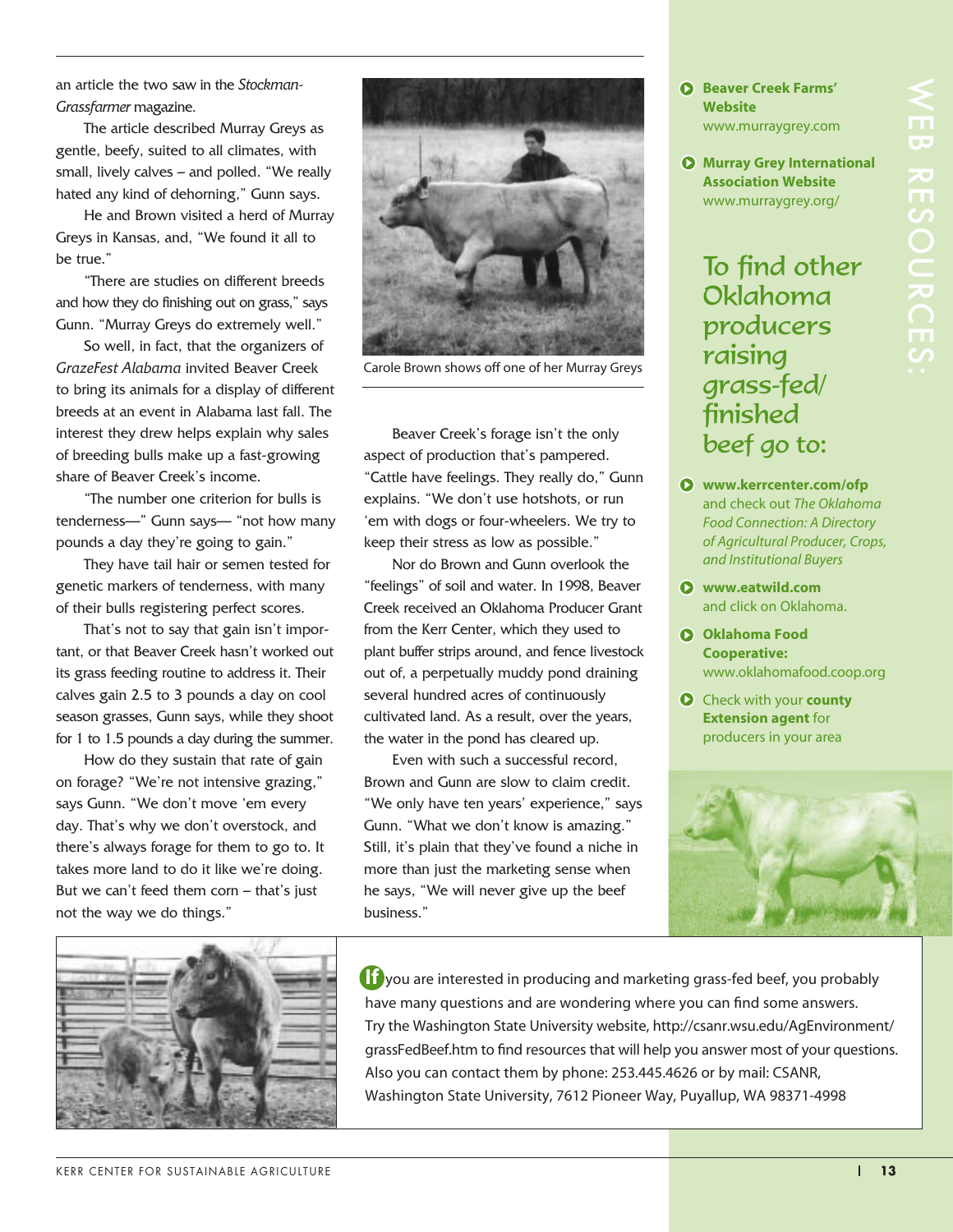## Welcome to Oklahoma Farmers' Markets!

re you looking for a wide array of fresh fruits and vegetables in a friendly atmosphere? Do you want to get to know a farmer and be sure you are getting wholesome, delicious, high quality produce?

Would you like to support your community's economy by supporting local agriculture? Are you concerned about the environment and interested in preserving land farmed in a sustainable way? If you answered yes to any of these questions, then shopping at an Oklahoma farmers' market is for you.

This is an exciting time for Oklahoma farmers' markets. New markets are opening each year and existing markets continue to expand their season

and products.

In 2005, 29 markets (meeting all licensure requirements required by the Oklahoma Department of Health) were registered with the Oklahoma Department of Agriculture, Food and Forestry. Of those registered markets, 24 offer 100% "Oklahoma Grown" fresh products. (Markets on the list with \* are Oklahoma Grown Markets).

This season, check out a farmers' market near you!



#### \***Bartlesville Heart of Town Market**

217 SE Adams Blvd. Ste. 3 Ann-Janette Webster 918-336-9100 ajpioneer@cs.com Summer hours: June 12-July 24 Saturday: 8 a.m. - Noon Fall hours: Oct. 2 - Oct. 23 Saturday: 9 a.m. - Noon

\***Bethany Farmers' Market** 6800 NW 39th Expressway Heather Walter 405-789-6711 hwalter@thechildrens-center.org Thursday: 4 p.m. - 7:30 p.m Saturday: 8 a.m.-1 p.m. May through September



#### \***Choctaw Farmers' Market**

2001 North Harper Bernie Nauheimer 405-390-8276 choctawn@netscape.net Wednesday: 8 a.m. - Noon Saturday: 8 a.m. - Noon June through October

\***Collinsville Tri-County Farmers' Market** 10th and Center Melinda Marsh 918-371-4480 Monday: 8 a.m. - 11 a.m. Wednesday: 8 a.m. - 11 a.m. May through October

\***Cushing Farmers' Market**

104 W. Broadway Rick Reily 918-225-7985 cushms@sbcglobal.net Thursday: 5 p.m. - 7 p.m. June through September

**Edmond Farmers' Market**

2nd & Broadway Mike Clark 405-359-4629 Wednesday: 8 a.m. - 1 p.m. Saturday: 8 a.m. - 1 p.m. May through October

#### \***El Reno Farmers' Market**

Downtown West of Ross Seed & Feed Codie Finnigan 405-262-6870 mainstreet@elreno.org Saturday and Wednesday 8 a.m. - 1 p.m. June through September

#### \***Elk City Farmers' Market**

Madison & Broadway Darrell Wootton 580-393-4449 Tuesday: 4:30 p.m. - 7 p.m. Saturday: 7:30 a.m. - 11:30 p.m. July through October

#### \***Enid Farmers' Market**

Enid Fairgrounds Tuesday: 8 a.m. - Noon Thursday: 8 a.m. - Noon Saturday: 8 a.m. - Noon June through October

#### \***Grove Farmers' Market**

Broadway Street and West 3rd St Hwy 59 Saturday: 7 a.m. - 1 p.m. June through October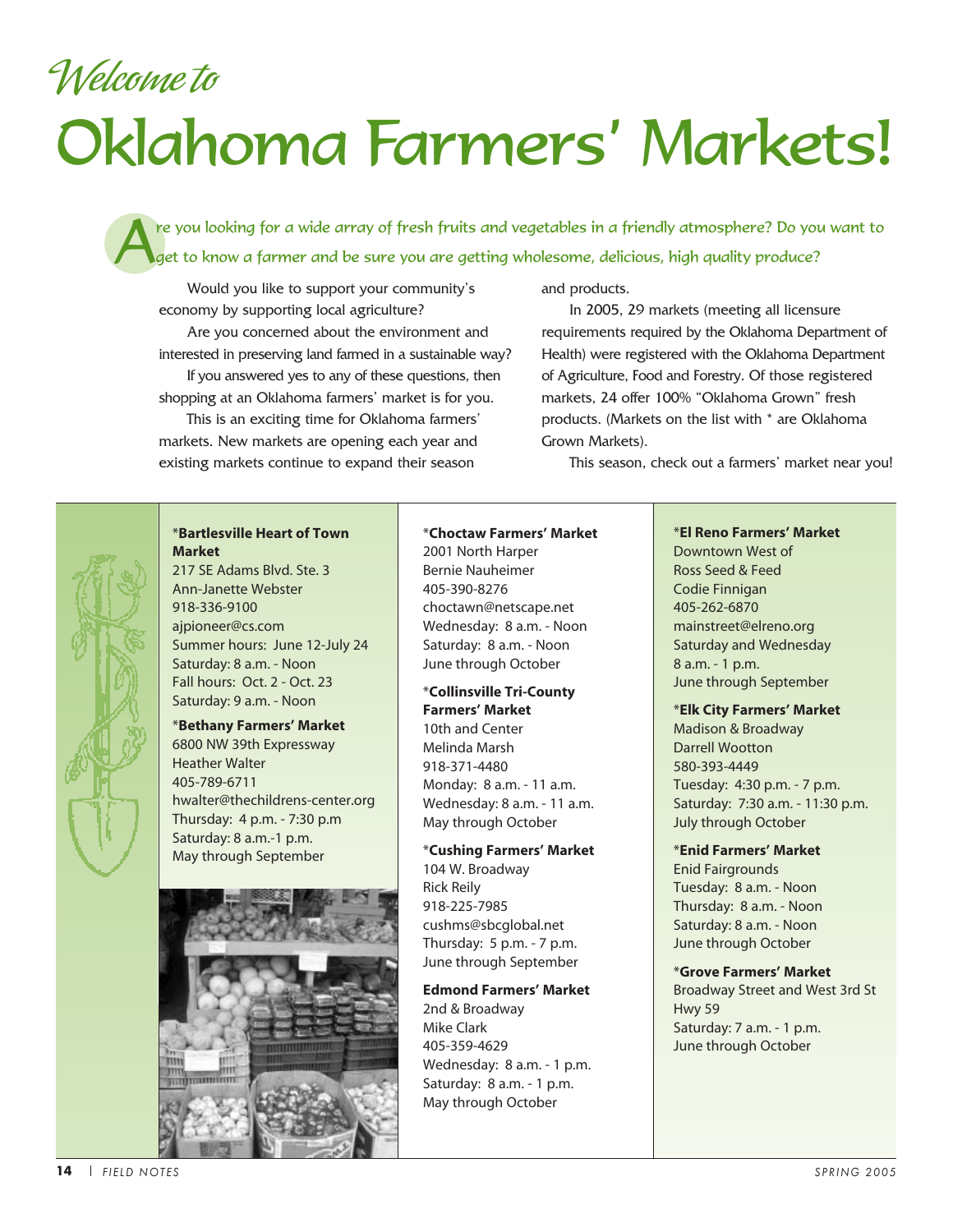#### \***Hobart Farmers' Market**

Kiowa County Courthouse Square Stephen Boyd - 580-726-4206 hobartmainstreet@itlnet.net Saturday: 8 a.m. - 11 a.m. June through August

#### **Jenks Farmers' Market**

3rd & Main Street Nancy Johnson - 918-322-3374 info@jenkschamber.com Saturday: 7 a.m. - Noon May through September

#### \***Muskogee Farmers' Market**

801 W. Okmulgee Susie Lawrence - 918-487-5474 sandcreekfarm@mynewroads.com Wednesday and Saturday: 8 a.m. - 1 p.m. April through October

#### **Norman Farmers' Market**

615 E. Robinson Wanda Danley - 405-360-4721 ccfb@sbcglobal.net Wednesday and Saturday: 8 a.m. - Noon April through October

#### \***North Tulsa Farmers' Market**

2620 E. 56 St N Demalda Newsome 918-955-8559 newfars777@aol.com Saturday: 8 a.m. - 12:30 p.m. June through October

#### \***OSU-OKC Farmers' Market**

400 N. Portland, Oklahoma City Elaine Coleman 405-945-3358 elaindc@osuokc.net Wednesday: 10 a.m.- 1 p.m. Wednesday 4 p.m. - 7 p.m. April through November Saturday: 8 a.m. - 1 p.m. Saturday Open Year Round

#### **Perry Green Farmers' Market**

1500 W. Fir Mike Green - 580-336-2071 mgreen@perry.sp.net Saturday: 9 a.m. - 4 p.m. May through October

\***Piedmont Farmers' Market** 1st and Monroe Street Saturday: 8 a.m. - Noon June through September

#### \***Pittsburg County Farmers' Market**

3 South Main Street, McAlester Pat Cotton - 423-8796 evicks@okstate.edu Tuesday, Thursday & Saturday: Open at 7 a.m. May through October

#### \***Shawnee Farmers' Market**

Bell & 7th Street Theresa Cody - 405-273-7985 Wednesday and Saturday: 8 a.m. - 2 p.m. May through October

#### \***Stigler Haskell County**

**Farmers' Market** 104 Northeast 6th Street 918-967-8681 Monday, Wednesday, Friday & Saturday: 7 a.m. - 1 p.m. June through August

#### \***Stillwater Farmers' Market**

309 North Main Street Chris Stiegler - 405-747-8320 jstiegl@okstate.edu Wednesday and Saturday : 8 a.m. - 1 p.m. April through October

#### \***Tulsa Cherry Street Farmers' Market**

15th and Peoria Kim Smith - 918-749-2748 krs578083@cox.net Saturdays at Cherry Street (15th) April until second weekend of October 7:00 a.m.-11:00 a.m. Wednesdays at Tulsa Garden Center 2435 South Peoria Ave May through September 4:00 p.m. - 7:00 p.m.

#### **Valliant Farmers' Market**

Hwy 70 W. @ RR Track Sharon Bain - 580-933-5050 valcham@valliant.net Monday and Saturday: 8 a.m. - 4:30 p.m. June through August

#### \***Vinita Farmers' Market**

I-44 & Historic Route 66 Marsha Butler - 918-256-5411 wine@summersidevineyards.com Wednesday and Saturday 9 a.m. - 1 p.m. June through October

#### \***Wilburton Farmers' Market**

300 W. Main Rick Manley 918-465-5518 rick@cwis.net Saturday: 8 a.m.-11 a.m. June through September

#### \***Wilson Farmers' Market**

Wilson Central Park Hwy 76 Saturday: 7:30 a.m. - 10:30 a.m. June through August

#### \***Woodward Main Street**

9th & Texas Kathryn Urchurch 580-254-8521 woodwardms@cityofwoodward.com Tuesday 4 p.m. - 6 p.m. July through August Saturday: 8 a.m. - Noon June through October

#### \***Yukon Farmers' Market**

Mid Okla. Coop Main Street Hwy 66 Melinda Rushing 405-354-4216 mrushing@midokcoop.com Saturday 8 a.m. - Noon May through October